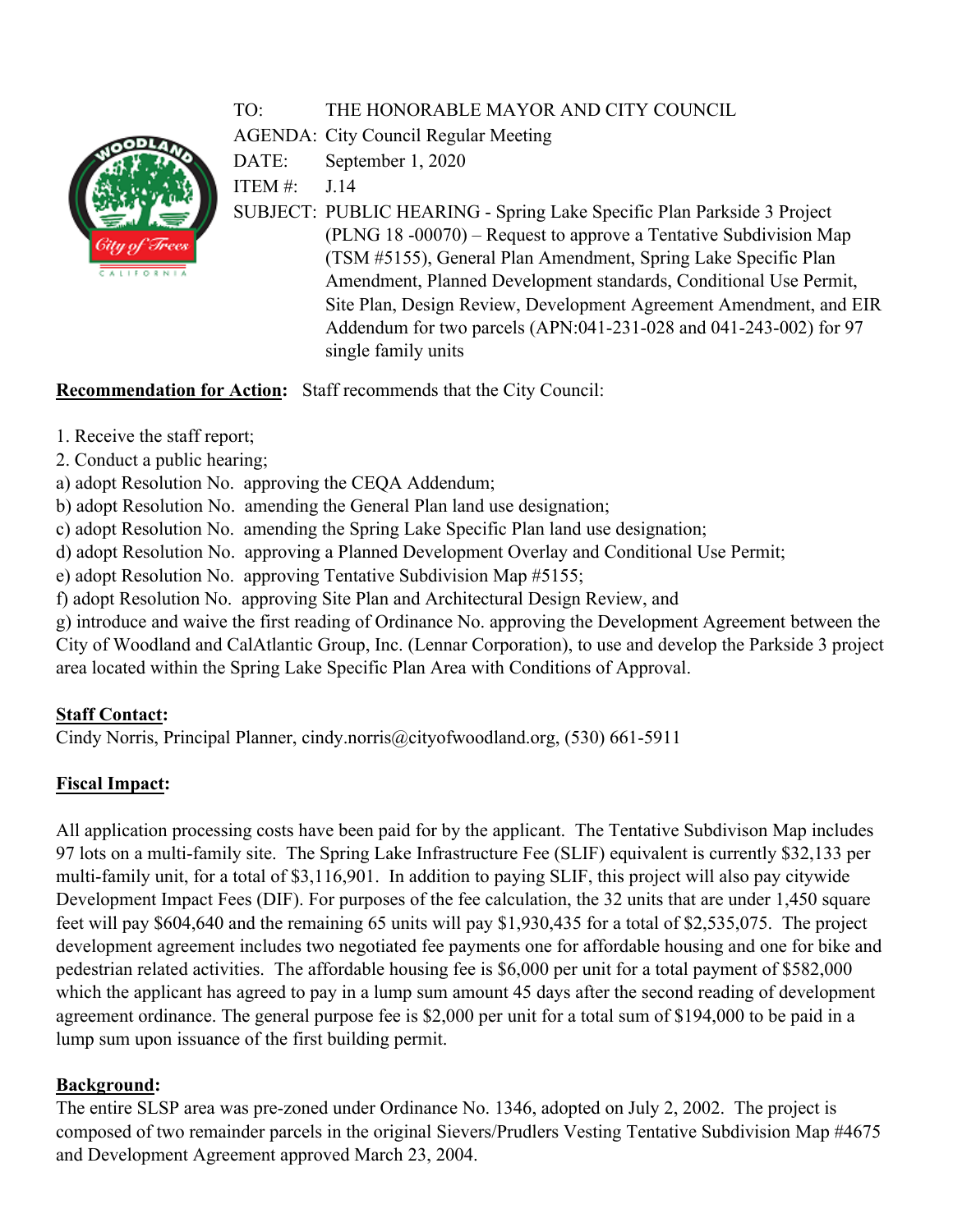On August 18, 2018, the project applicant, Lennar Homes, submitted an application requesting development approvals on the infill project site. They are proposing to develop a product type that allows for individual ownership lots in a development with private driveways, common paseos, and reciprocal use side-yard easements.

On April 5, 2019 the City sent out an early notice of the application submittal to surrounding residents. Multiple comments (28 individuals and 187 petition signers) were received as a result of the notice. Those comments were taken into consideration and project revisions were prepared. On August 3, 2020, the City hosted a neighborhood meeting via Zoom for the purpose of informing nearby residents in the area of the amended project proposal and to allow the project proponents the ability to describe the project and discuss project components with interested parties. The city received 24 individual comments and approximately 40 individuals attended the Zoom meeting.

On August 12, 2020 the applicant submitted project modifications identified as Alternate A. The analysis in the Planning Commission report was based upon the modified Alternate A plans. On August 20, 2020 the Planning Commission held a public hearing on their regularly scheduled hearing date and voted 6 to 1 to recommend approval of the proposed project.

### **Discussion:**

### **Project Site Description**

The project site is located at the northwest corner of Sports Park Drive and Matmor Road with parcels north and south of Hadley Drive. The project site is bordered with existing single-family homes to the north and west, the Community and Senior Center to the south, and Woodland Christian School to the east. Curb, gutter, sidewalks, and streetlights were installed on the subject properties concurrent with the development to the west.



*Context Map*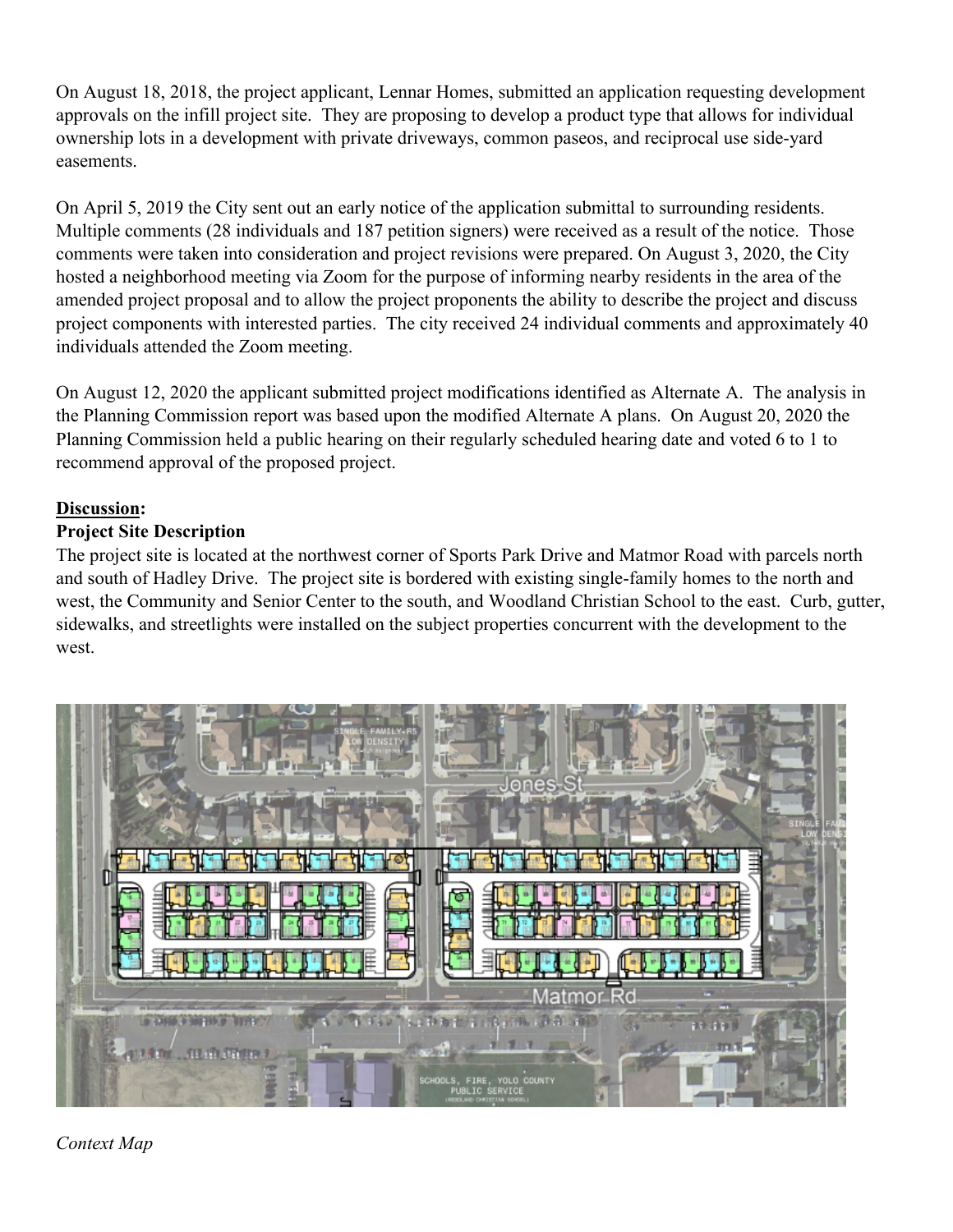### **Project Proposal**

The applicant is proposing a small lot single-family detached home product, with four floor plan ranging in size from 1,438 square feet to 2,185 square feet on an existing infill site of 7.3 acres. The proposed project includes lot and site layout, conceptual landscaping as well as architectural home designs. The project proposes private drive circulation and includes interior paseos, and walkways.

### **General Plan Amendment Request**

The amendment proposes to modify the 3.5 acres of land located south of Hadley Drive, currently designated Low density (2-8 du/ac) to Medium Density (8.1-19.9) consistent with the land use designation for the 3.789 acre parcel north of Hadley Drive. The amendment will allow a Medium Density designation over both parcels. The project proposes a site density of 13.3 dwelling units per acre.

# **Spring Lake Specific Plan Amendment Request**

The existing two parcels located north and south of Hadley Drive and west of Matmor Rd, are designated as R-8 (6-8 du/ac) and R-15 (10-15 du/ac). The project proposes to rezone the 3.5-acre parcel located south of Hadley Road from R-8 to R-15. Both parcels would then have a consistent R-15 designation. The applicant is proposing to develop at the mid-range of the R-15 category at 13.3 dwelling units per acre. With the proposed zoning change to R-15 the project will add 14 more units.

### **Tentative Subdivision Map Request**

Tentative Subdivision Map #5155 will provide 97 single-family residential lots. Lots widths vary in size from 39 to 56 feet with an average of 44.17 feet and comply with the minimum lot width requirement for the R-15 zone, which is 35 feet. The Spring Lake Specific Plan does not have a required minimum lot size or lot depth. Lot sizes will range from 2,012 to 3,321 square feet with an average of 2,392 square feet.

The north-south linear shape of the two infill parcels has resulted in a design with four rows of lots parallel to Matmor Road. There is a circular interior private driveway and a central interior paseo running north to south. All homes will have a two-car garage and an additional 61 guest parking spaces provided on site. Homes will front to Sports Park Drive, Marston Road, and Hadley Road with garages accessed via the interior private drives. Homes will have a minimum of 3.5-foot wide interior side yard with a reciprocal use easement allowing one home access rights to the adjacent property side yard providing a minimum 7-foot side yard usable outdoor space for each lot. The interior pedestrian paseo, is 10-feet in width with each facing home having a 4.8-foot setback from the paseo allowing for a 19-foot open area between home fronts.

Along the western project boundary the lot configuration and home designs have been modified. The lots and home plans are wider at 53.5 feet in width generally. House plans are configured to allow a wider floor plan that locates lower profile rooflines for the plan 1,438 facing west to the extent possible. Homes are set back a minimum of 10-feet, consistent with Spring Lake standard rear setback for R-15.

Along the north boundary, homes are located approximately 40-feet back from the property line, separated by landscaping, parking, and a drive aisle. The setback not only helps in reducing the grading differential between the project and the existing homes but also provides greater privacy with larger setbacks. A retaining wall and fencing will be required on the north boundary, as the new development will be approximately 2 feet higher than existing. Hand digging will be utilized around existing trees adjacent to the boundary in accord with the Arborist's recommendations.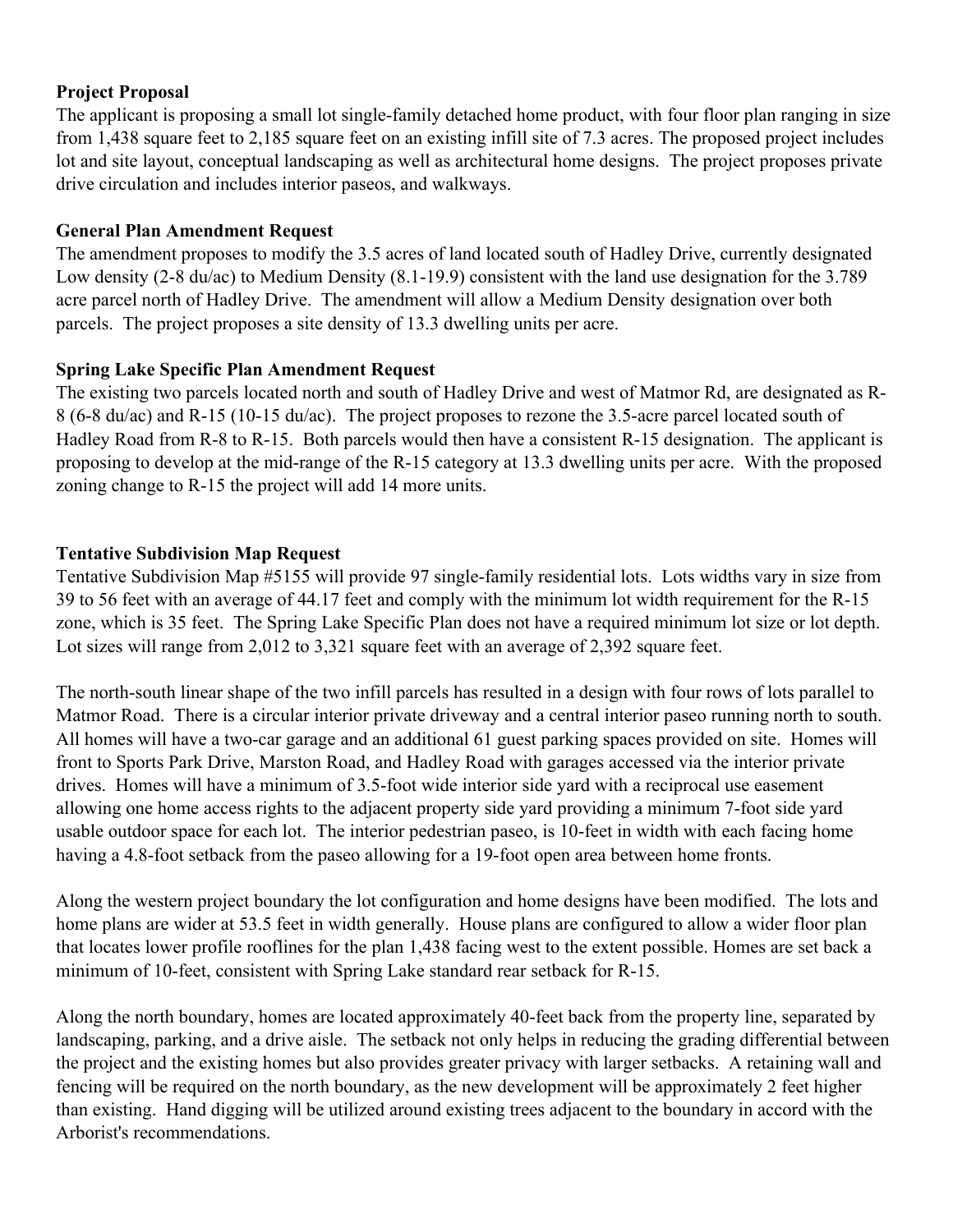A Homeowners Association will assist in the management of landscaping, utilities, and use restrictions, including a restriction on parking along interior driveways and a requirement that garage space be maintained for parking. Recreational vehicle parking will be prohibited.

### Infrastructure

The developer will construct all internal private streets and utilities and all project components including the paseo paths and landscaping. Perimeter utilities, including curb, gutter, sidewalk, and streetlights were installed with the Huntington Square subdivision improvements. Project access will be primarily from the Collector Roadways, Matmor Road and Sports Park Drive, as well as the local street Hadley Drive. The project will provide water, sewer, storm drain and other required utilities. Off-site traffic calming features are proposed with the development as well including the installation of speed humps and a traffic circle at Matmor Road and Tyler Drive.

# **Planned Development/Conditional Use Permit Request**

The project proposes modification from the minimum individual lot coverage zoning requirement and interior setback requirements provided in the Spring Lake Specific Plan. The purpose of the Planned Development (PD) Overlay is to encourage creative and more efficient use of land and to provide greater flexibility in design not otherwise possible through the strict application of zoning standards. The proposed modifications will allow a creative small lot single-family detached product.

The Spring Lake Specific Plan expresses a desire to see a variety of housing types, including small lot infill. However, the standards provided in Table 2.4 do not explicitly allow exceptions for this product type. Therefore, the PD will clarify the intent of the Plan. The setbacks for the perimeter conditions meet the required Plan standards and it is the project interior where exceptions are requested.

# **Site Plan and Design Review Request**

The project application request includes site development plans including floor plans, landscaping and architectural renderings. The project design review was performed using the Spring Lake Specific Plan (SLSP) (adopted December 18, 2001 and subsequently amended) and the Spring Lake Specific Plan Design Standards (SLSPDS) as approved May 20, 2003 and subsequently amended.

The architectural plans feature rear-entry and side-entry garage orientations off the private driveways. Home fronts are generally oriented towards public streets or interior paseos. Each home will provide a two-car garage and an additional 61 on-site guest parking spaces are provided. The lots adjacent to the western boundary and corresponding home plans are wider rather than deep with footprints reconfigured to ensure a minimum 10-foot setback. A larger setback is provided along the north boundary from existing homes. Due to grading concerns, existing fencing along the northern boundary will be replaced with a combination block retaining and wood fence. The proposed homes are set back approximately 40-feet from the north property line with the drive aisle and parking buffering views to existing homes.

# **Development Agreement Request**

Resolution No. 3542, adopted on May 15, 1990, establishes procedures for the consideration of Development Agreements in Woodland. These procedures essentially parallel the requirements of Section 65864 et.seq. of the Government Code. The Spring Lake Specific Plan (SLSP) requires that each developer enter into a Development Agreement with the City. Development Agreements allow the City to negotiate certain development rights for the applicant in exchange for benefits to the City that might not otherwise be required of a developer. A development agreement was approved as part of the Sievers/Prudler project on September 20,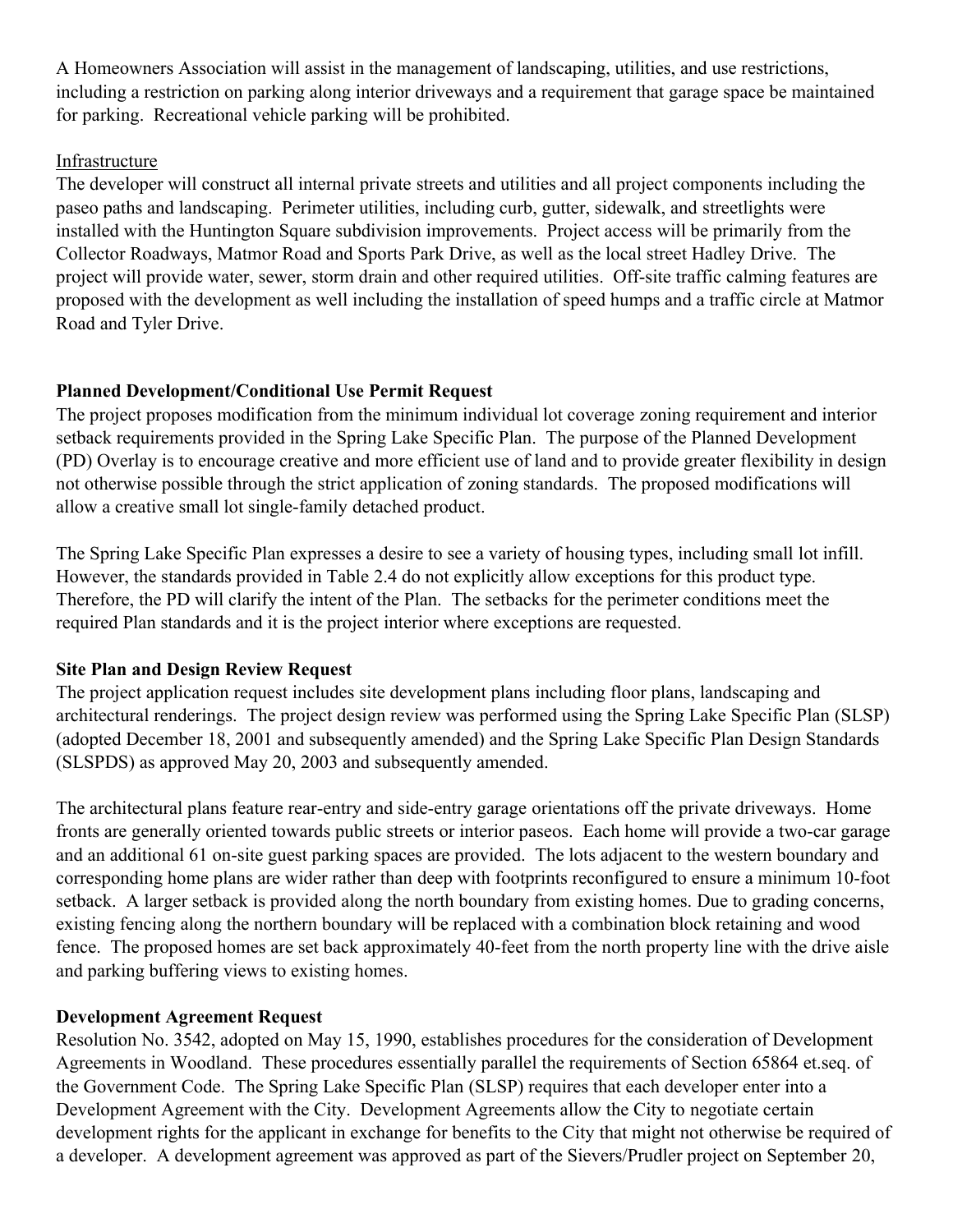2005 by the City Council. An amended development agreement will replace the original agreement for these two properties. Final negotiated terms will be included in the development agreement prior to City Council hearing on the application.

The proposed development agreement provides for negotiated features or amenities for the public benefit. The proposed draft development agreement includes the following:

- The applicant has agreed to pay fees in lieu of constructing the affordable housing of \$6,000 per lot, which results in an overall payment of \$582,000. This is consistent with per unit in-lieu fees charged on other singlefamily projects in Spring Lake. The applicant has agreed to pay the fee in a lump sum immediately after approval of the project for the purpose of providing funds to assist in the construction of housing for extremely low income households elsewhere in the City.

- The applicant has agreed to pay a General Purpose fee in the amount of \$2,000 per lot, which results in an overall payment of \$194,000. The funds are to be paid in one lump sum amount upon issuance of the first building permit and will be used to improve bicycle and pedestrian connectivity, including but not limited to the planned Highway 113 bike/pedestrian overcrossing.

- The applicant has agreed to convert the existing drainage ditch to a piped storm drain system between SR 113 and Matmor Road.

# **Public Notification**

Public notice advertising for the public hearing on this project was prepared by the Community Development Department in accordance with notification procedures set forth in the City of Woodland's Municipal Code and State Planning Law. Two methods of public notice were used:

• Legal notice was published in the Woodland Daily Democrat.

• Notices were mailed to all property owners within at least 1,000-feet of the project site and a copy emailed to all individuals who have provided email addresses.

Copies of the factual staff report for the proposed project have been on file at City Hall since August 28, 2020.

### **Early Neighborhood Notice**

An early public notice regarding the initial project submittal was provided on April 5, 2019 and sent to properties within 300-feet of the proposed project. A number of responses were received, 28 from individuals as well as a petition with 187 signers. The most repeated concerns included on-street parking congestion, traffic speeds on Sports Park Drive and Matmor Road, density, traffic congestion and access from existing streets on to Matmor Road.

After evaluating the comments, the applicant revised the proposed plan layout dropping from 99 to 98 units and the number of outside on-site parking was increased from 32 to 49 spaces.

# **Neighborhood Meeting**

On August 3, 2020, a neighborhood meeting was held via Zoom to allow consideration of proposed project modifications. Notices were mailed to all property owners and current residents within 1,000 feet and copies emailed to all individuals who previously commented. Approximately 40 people attended and 24 individuals offered comments. Key issues raised at the meeting are summarized as follows:

- Parking in adjacent neighborhoods

- Traffic congestion on Matmor Road and impact to adjacent roadways (Tyler, Hadley, Jones, Hoover, Garfield, Washington)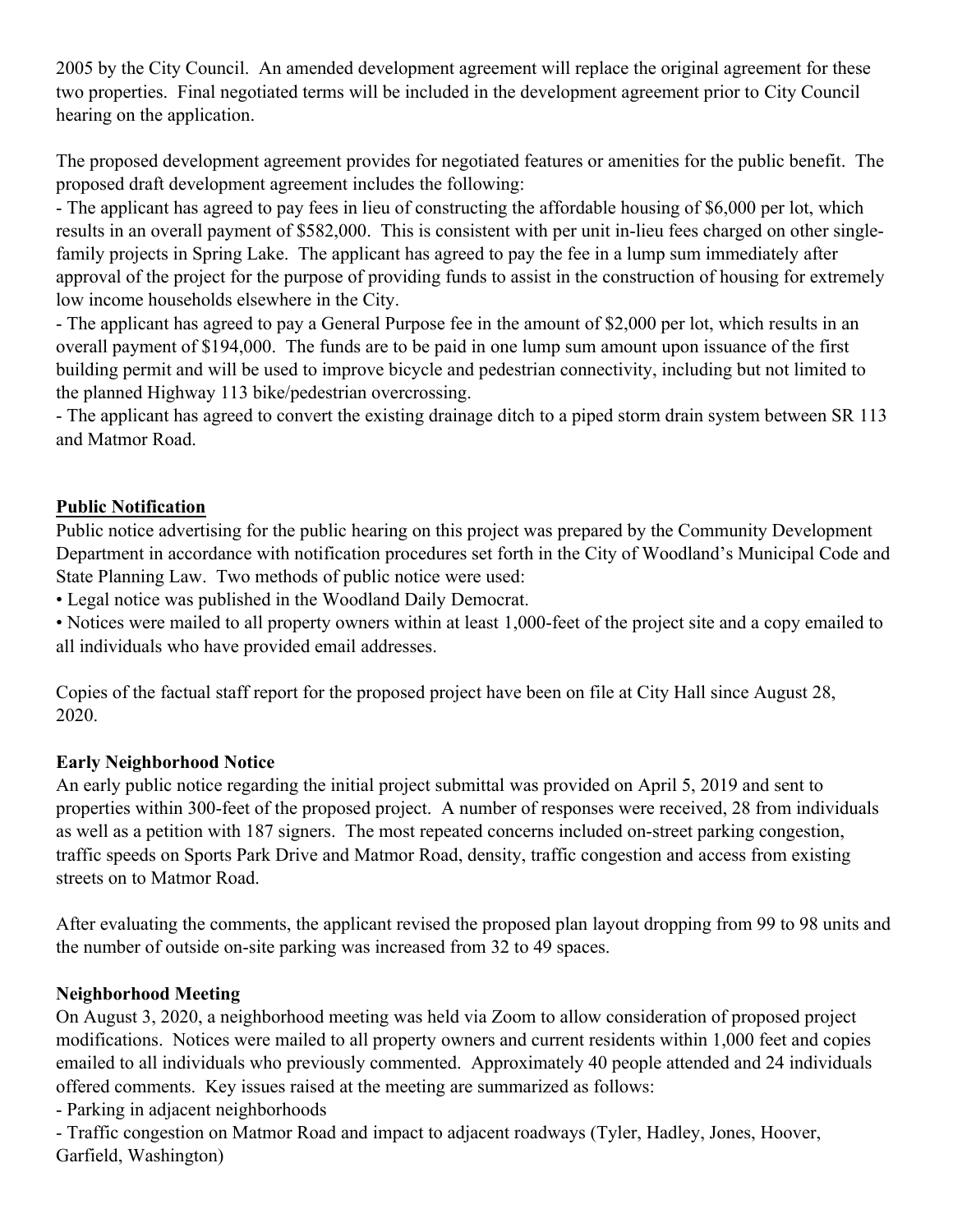- Speeding on Matmor Road and Sports Park Drive
- Traffic backup at Matmor Road and Gibson Road
- Safety and visibility concerns at corners of Matmor Road and Tyler Drive
- Safety concerns on south Matmor Road (bike and parking conflicts, bulbouts and medians)
- Traffic analysis
- HOA effectiveness and longevity.
- Garage size
- Parking permit system

Several of the comments received were related in part to the existing K-12 Woodland Christian School (WCS). Consideration of this application and the proposed incremental increase in units is separate from the existing school. However, staff offers the following is a brief summary regarding the school.

The school was granted a conditional use permit in 1998 for a complete campus and sanctuary. In 2001, the school was annexed and incorporated into the Spring Lake Specific Plan. In 2014 the school was granted a modification to the original CUP and subsequent minor changes to relocate and reconfigure site features, including removal of the proposed 900-seat sanctuary youth center and science building, and separation of the multi-use gymnasium into two buildings (a gymnasium and theater). The modifications did not result in additional building square footage, or an increased number of students. The site currently has 226 parking spaces with 90 overflow spaces.

It is acknowledged that all schools have some level of traffic issues during peak use times, and City staff feel that Woodland Christian School has worked diligently to address traffic issues. Representatives of the school attended the neighborhood meeting and invited residents to contact them with concerns that they might have. Further, WCS has requested that Lennar Homes add a disclosure statement in future purchase contracts informing new residents in the subdivision about the school and the range of activities that are allowed including sporting and special events.

### **Proposed Project Modifications Following the August 3, 2020 Neighborhood Meeting:**

In response to comments from the August 3, 2020 neighborhood meeting Lennar Homes has proposed the following site plan modifications:

- Removal of one unit, dropping from 98 to 97 units

- Removal of the south access driveway to Matmor Road. The south parcel will have two points of access from Sports Park Drive and Hadley Rd.

- Relocation of a unit to the site of the former access drive on Matmor Road

- Addition of 12 on-site parking spaces. The site will now provide a total parking count of 194 garage spaces and 61 on-site open spaces for a total of 255 spaces for a total parking ratio of 2.63 spaces per unit.

### **Planning Commission Action**

The Planning Commission meeting of August 20, 2002 was held via Zoom. There were 12 attendees to the meeting and 3 people spoke. The City received emails from an individual who also spoke at the meeting. The Commission, after taking comments, asking for clarification on items from staff and the applicant. Concerns were voiced concerning potential parking impacts to surrounding area streets, the location of proposed traffic calming speed bumps, a request for a 4-way stop rather than a traffic circle, and questions concerning the traffic analysis. Bruce Jacks provided emails and verbal comments expressing concern with the roadway width and bike lane striping on Matmor Road. The Commission voted 6 to 1 to recommend approval of the project to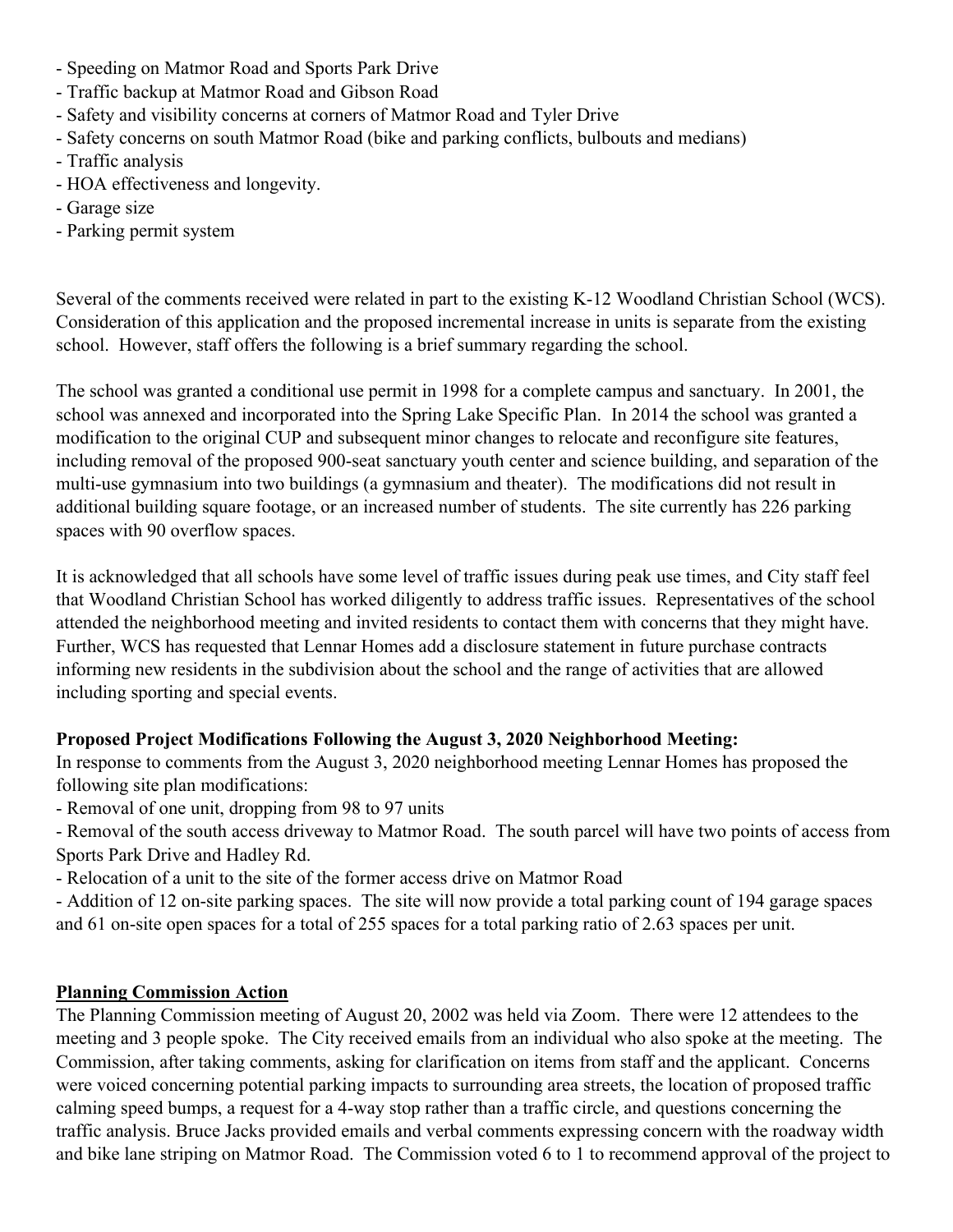Planning Commission. Commissioner Hurst voted No after expressing concern with regard to the proposed landscaping, lack of community engagement design, and a desire to see development that incorporates single story units to allow for aging in place.

The following summary comments are provided regarding the concerns expressed:

*Parking*: The project site includes a standard 2-car garage for each unit as well as 61 on-site open spaces. This provides a ratio of 2.6 which exceeds the the parking ratio required for either single family or multi-family development (2.0 and 1.5 respectively). The project will have an active HOA that will manage parking and require that garages be kept open for parking purposes.

*Traffic Calming Speed bump location*: The purpose for the speed humps is to discourage cut-through traffic on area streets, particularly those routes that have been used in the past to go around Matmor Road during drop off and pick up times at Woodland Christian School. Speed bumps are not recommended on Sports Park Drive and Matmor Road because they are collector streets.

*Matmor Road width and striping*: The City's Traffic Division states that the roadway lane striping on Matmor Road is safe and consistent with standards. The existing condition provides minimum 10-foot travel lanes, striped 5-foot bike lanes and 7-foot parking lanes. The goal in adding the additional bike lane striping is highlight and emphasize bike use and safety. The situation should actually improve the condition for bikes because it puts drivers on notice and encourages them to hug the curb. It may create the appearance of a narrower lane, but what it actually does is add friction, with the intent that traffic will slow and be more cautious.

# **Environmental Clearance**

On August 15, 2000, the City Council certified the Turn of the Century Final EIR (State Clearinghouse Number 1199022069; Resolution No. 4215 adopted August 15, 2000). The City Council subsequently adopted several CEQA Addenda to the Turn of the Century EIR. An Addendum #18 to the EIR has been prepared for the project for which no significant new impacts or mitigations were identified.

# **CEQA Addendum**

Section 15182 of the California Environmental Quality Act (CEQA) provides that the lead agency shall prepare an Addendum to a previously certified EIR if some changes or additions are necessary but none of the conditions described in Section 15162 calling for preparation of a subsequent EIR have occurred. Addendum #18 has been prepared for the purposes of amending the General Plan and Spring Lake Specific Plan to allow 3.51 acres of designated land south of Hadley Drive to be modified from R-8 (6-8 du/ac) to R-15 (10-15 du/ac) density. This would provide a consistent land use with the 3.789 acre R-15 parcel north of Hadley Drive. The project revisions will result in a similar number of residential units as contemplated in the original EIR, and therefore, will result in environmental impacts similar to those identified in the original EIR. Infrastructure improvements beyond those previously anticipated in the EIR will not be required. In addition, peak trip generation will not be significantly different from that anticipated in the SLSP, Turn of the Century EIR, as described in the CEQA EIR Addendum.

# Consistency with CEQA Requirements

Because the proposed land uses are similar to those studied in the SLSP, Turn of the Century EIR, the changes proposed are not substantial and would not require major revisions. Furthermore, the proposed changes to this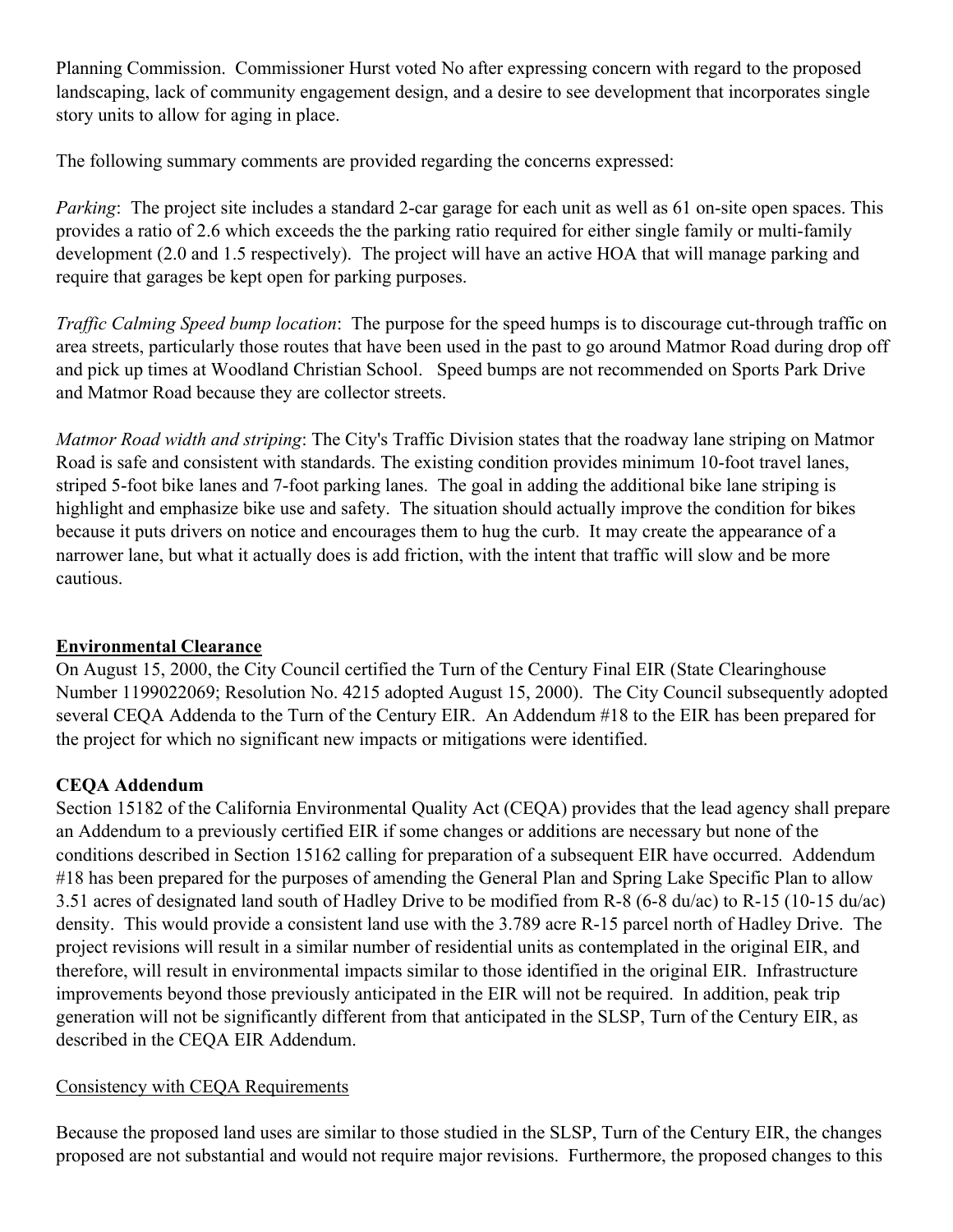property would not create new or significant environmental effects, which have not already been analyzed.

The overall land disturbance area would remain unchanged. Therefore the project would not have additional significant effects that were not discussed in the previous EIR due to proposed changes. Significant effects would remain generally unchanged.

Mitigation measures analyzed in the previous EIR would remain unchanged, and substantially reduce significant effects on the environment. New mitigation that would substantially reduce impacts more than the previous EIR are not available because the proposed changes are not substantial. A Swainson Hawk and Agricultural mitigation agreement with the Merritt Ranch Conservation Easement was recorded November 27, 2006, for the original Sievers/Prudler subdivision, TSM 4793.

As documented in the EIR Addendum, a substantial increase in the severity of previously identified impacts will not occur as a result of the proposed Specific Plan Amendment (Rezone) of 3.5 acres from R-8 to R-15. As a result, no subsequent EIR or Negative Declaration is required for any residential project undertaken in conformity with an adopted Specific Plan for which an EIR has been certified. Pursuant to Government Code Section 65457(a), (15182 of the CEOA Guidelines), any residential development project, including any subdivision, or any zoning change, that is undertaken to implement and is consistent with a specific plan for which an environmental impact report has been certified after January 1, 1980, does not require additional CEQA review.

### *Traffic*

The Addendum evaluated the change in vehicle trips as a result of the proposed additional units to the residential development. The proposed project would result in development of the project site with 97 small-lot detached multi-family residential units, which is 20 more residential units than what was previously anticipated for the project site in 2004 (77 units) and 16 more than estimated in the TOCSP EIR (81 units). Using the Institute of Traffic Engineers (ITE) Trip Generation Handbook 10th Edition, the estimated daily trip rate for multi-family low-rise housing is considered to be lower than that of single-family residences. Multi-family low-rise residential units generate approximately 7.32 vehicle trips per unit per day, while the average daily trip rate for single-family residences is approximately 9.44 vehicle trips per unit per day. Therefore, the proposed residences at the project site would produce fewer trips per unit on average.

The 97 proposed units would generate a project-wide vehicle trip rate of approximately 710 daily vehicle trips, as compared to the 638 daily vehicle trips that would be anticipated with development of 77 units (35 sf and 42 mf). The City's standard for preparing a new traffic study is if there is an increase of 50 peak hour trips. Thus, an increase of approximately 72 vehicle trips per day result in approximately 7 peak hour trips which would not be considered a substantial increase. (Using the single family trip generation factor will result in 27 additional peak hour trips).

In recognition of concern by the residents regarding the additional units and existing conditions, the applicant has agreed to install off-site traffic calming features including five speed humps on area streets and a traffic circle at Matmor Road and Tyler Drive.

It is noted that between 2008-2012 a number of parcels were down-zoned in the overall spring Lake Specific Plan from R-15 and R-20 to R-8. During the recession, there was less market demand and limited financing available for the townhome or small lot single-family product. However, due to a market change and an existing housing shortage throughout California, State legislation has been passed to encourage housing choice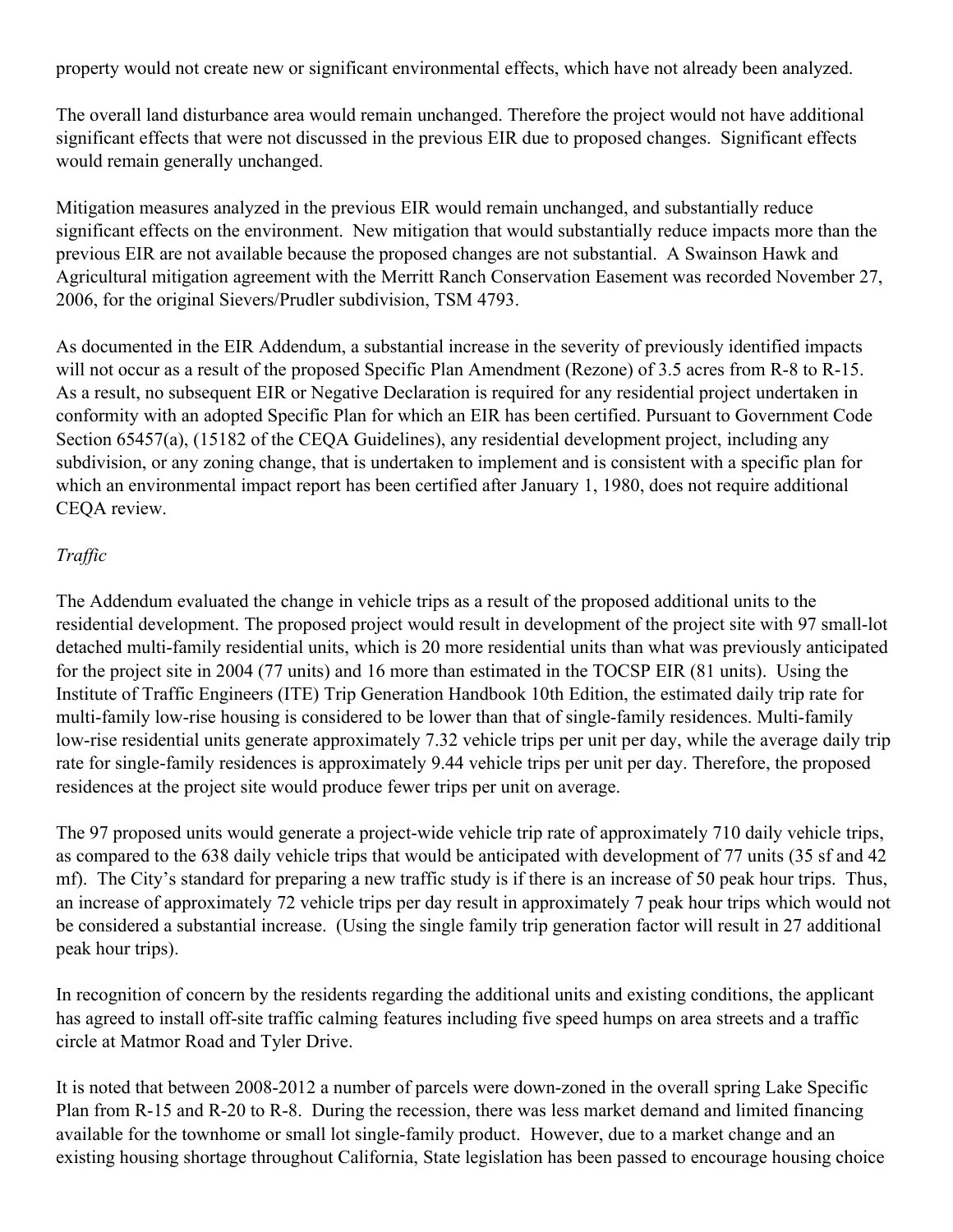and to facilitate higher densities.

### **Review Agency Comments**

The application was circulated for review by agencies of jurisdiction. The comments from Development Engineering, Public Works, Building, and Fire, have been incorporated as Conditions of Approval.

# **Staff Analysis**

Staff supports this project, subject to the recommended provisions in the Development Agreement and conditions of approval, and provides the following analysis:

### **General Plan Consistency**

### Land Use

The Spring Lake Specific Plan has been determined by the City Council to be consistent with the General Plan. Although, Parkside 3 is requesting a General Plan Amendment, the requested change is minimal, and provides the opportunity for infill housing. The project, with the proposed conditions of approval, Development Agreement, and Tentative Subdivision Map, have been determined by staff to be consistent with the SLSP and with the goals and policies of the General Plan. The project is consistent with the medium density General Plan land use that allows density of 8.1 to 19.9 dwelling units per acre, which allows a range of product types including apartments, town-homes, and small lot development. The project is a small-lot singlefamily development at a proposed density of 13.3 dwelling units per acre. The project is consistent with key policies in the 2035 General Plan as summarized below:

*Policy 2.A.5 Complete and Well-Designed Neighborhoods*. Promote the development of complete neighborhoods with a physical layout and land use mix that allows for a diversity of incomes; puts residents in close proximity to services and amenities; promotes walking, biking and transit use; fosters community pride; enhances neighborhood identity; ensures public safety; and meets the needs of all ages and abilities.

*Policy 2.A.6 Infill Development*. Encourage infill, redevelopment of and development on underutilized sites, adaptive reuse, and the restoration of historic buildings in existing urbanized areas to enhance community character; promote pedestrian and bicycle friendly neighborhoods, increase housing diversity, ensure integrity of historic districts, optimize city investment in infrastructure, support increased transit use, and enhance economic vitality.

*Policy 2.C.1 Compact Form*. Promote compact development patterns, mixed land use, and higher development intensities that conserve land resources, reduce vehicle trips, improve air quality, and facilitate walking, bicycling, and transit use. Achieving the benefits of compact development as supported in this General Plan may result in potential tradeoffs related to traffic, noise, open space, and privacy. Sensitive design and appropriate performance standards may assist in mitigating these concerns. Where growth and increased density is allowed pursuant to this General Plan, these issues are acknowledged and accepted.

*Policy 2.G.2 Sensitive New Development*. Require new construction additions, renovations, and infill to be physically compatible with neighborhood context, historic development patterns, building form and scale.

*Policy 3.A.1 Vehicle Level of Service (LOS) Standard*. Strive to develop and manage the roadway system to maintain a LOS D or better as defined in the latest edition of the Highway Capacity Manual during weekday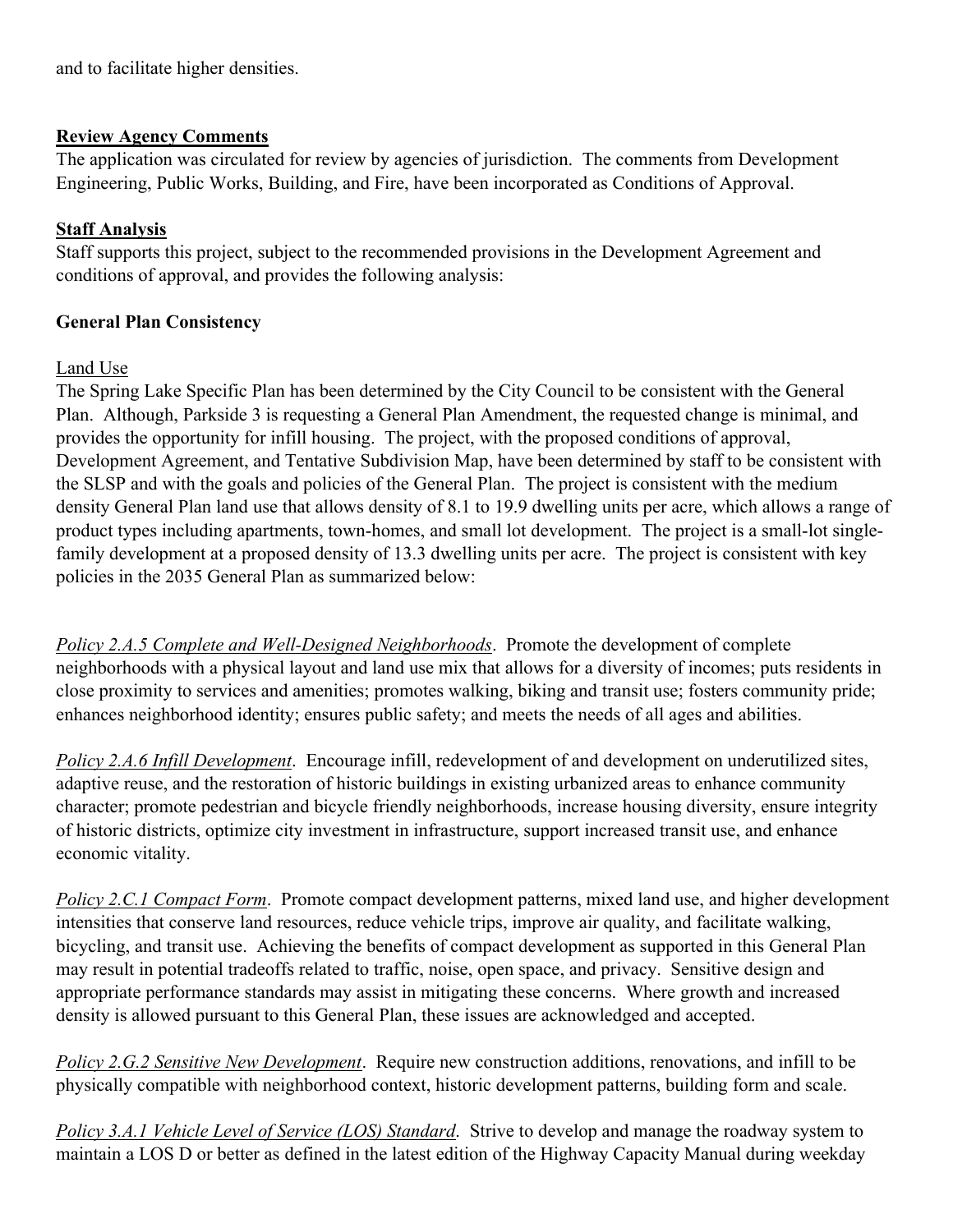AM and PM peak hour conditions.

*Policy 3.A.9 Road Diets*. Investigate road diets within the existing and built-out portion of the city. A road diet is generally described as removing travel lanes from a roadway and utilizing the space for other uses and travel modes.

*Policy 3.B.4 Retrofit.* Strive to retrofit existing streets into more complete streets, prioritizing improvements on roadways providing access to services, schools, parks, civic uses, as well as downtown and along mixed use corridors.

*Policy 3.D.3 Traffic Calming*. Implement traffic calming design and devise, as funding allows, in existing and new development areas where appropriate to reduce vehicle speeds and preserve neighborhood livability.

*Policy 3.H.6 Parking Standards.* Reduce minimum parking requirements and set maximums over time, particularly for mixed use and transit-oriented developments, to promote walk and bike friendly environments throughout the city.

### Climate Action Plan

The project applicant completed the Climate Action Plan (CAP) Checklist and has been determined to be consistent with the City's 2035 CAP. All buildings shall be designed to meet, and are recommended to exceed, energy efficiency requirements provided in the Spring Lake Specific Plan, including solar requirements.

Each home shall include installation of photovoltaic panels, be prewired for electric vehicle charging, provide high efficiency HVAC, high efficiency windows that are operable and will provide for cross ventilation, and energy efficient lighting. Will meet all Title 24 requirements. The subdivision design encourages pedestrian use by including internal paseos and walkways that connect the project both internally but to surrounding areas. Bike storage is available in garages or on private yard areas of each home. Paseos and lot landscaping will utilize native and drought tolerant landscaping. Canopy shade trees are proposed along all street fronts and adjacent to parking. Water conserving fixtures and features are included in all homes and each home will have sufficient space for solid waste as well as green waste storage. The project will comply with construction recycling regulations. The project will comply with recently adopted 2019 Building, Residential, Building Energy Efficiency Standards, and California Green Building Codes.

Each home shall have a dedicated 240-volt, 40-amp circuit for electric vehicle charging station in the garage or as required by the most current California Green Building Standards. Garages shall have adequate ventilation as required for vehicle charging stations. Compliance with this condition shall be clearly indicated on the building permit plans for each single-family home.

With regard to heat island concerns, the project includes substantial plantings. Large trees are provided for shading at sidewalks and street parking. Within the development, trees will be planted to provide shading within internal walkways, at guest parking locations, and at homes.

### **Zoning Ordinance Consistency**

Lot Coverage - The maximum allowable lot coverage is 50 percent. The project as a whole meets coverage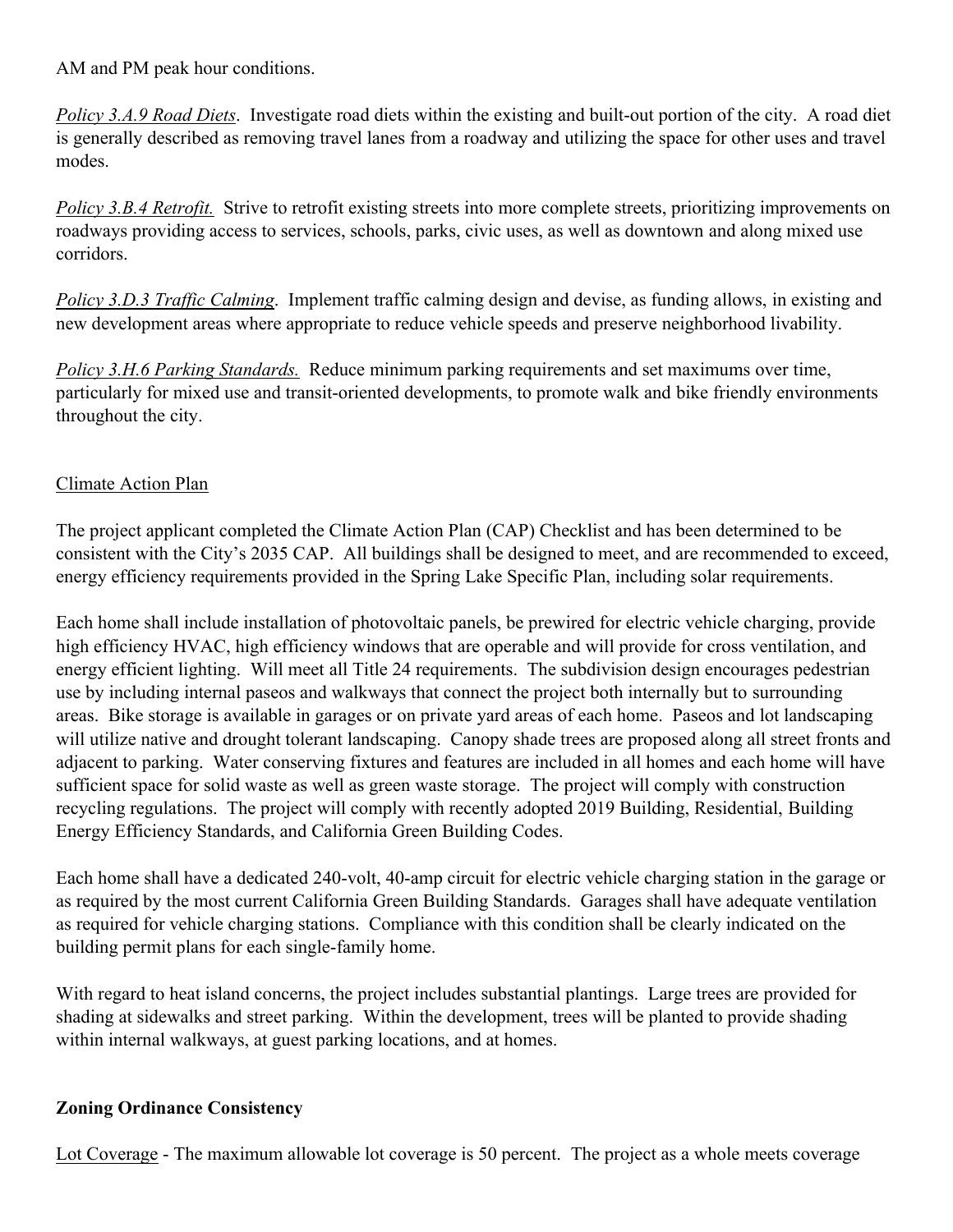requirements at 38 percent. The project total would be the indicator utilized if this were a non-subdivided multi-family project. Individual lot coverages vary from 37 percent to 65 percent, with an average of 53 percent lot coverage. The applicant has submitted a planned development proposal to allow increased individual lot coverage that exceeds 50%, although the project as a whole meets the minimum lot coverage requirement.

Off Street Parking - Pursuant to Section 25-23-10A of the Zoning Ordinance, the applicable parking ratio for single family is two (2) parking spaces per unit. The multi-family parking ratio is 1.5 spaces per unit. The project provides the minimum two covered parking spaces in a garage for each unit. An additional 61 guestparking stalls are provided on site. A total of 255 parking spaces are provided on site (parking ratio of 2.63) and it is estimated that approximately 65 on-street parking spaces will be available providing 320 parking spaces.

On-street parking is allowed on the south side of Sports Park Drive and on the east side of Matmor Road as well as north of the project site on the west side of Matmor Road as shown in the Parking and Circulation exhibit. It is recognized that parking on Matmor Road can be impacted at specific times of the day due to the adjacent Woodland Christian School, particularly for student drop off and pick up or special events. However, during the remainder of the day, on street parking densities are low.



*Parking and Circulation Exhibit (Alternate A - 97 units)*

Water Conservation Ordinance - The project shall comply with the City's Water Conservation Ordinance and any applicable state water conservation requirements.

The proposed project as conditioned is consistent with the City's Zoning Ordinance.

# **Spring Lake Specific Plan Consistency**

In order to assess project consistency with the SLSP development requirements, a detailed analysis was performed comparing the project proposal to each section of the SLSP (including text, development regulations, figures, tables) and to the various implementing documents of the SLSP including: Spring Lake Design Standards, Affordable Housing Plan, and the CEQA Mitigation Monitoring Program. The project is substantially consistent with the aforementioned documents.

The project has been reviewed for consistency with the Spring Lake Multi-family R-15 Standards.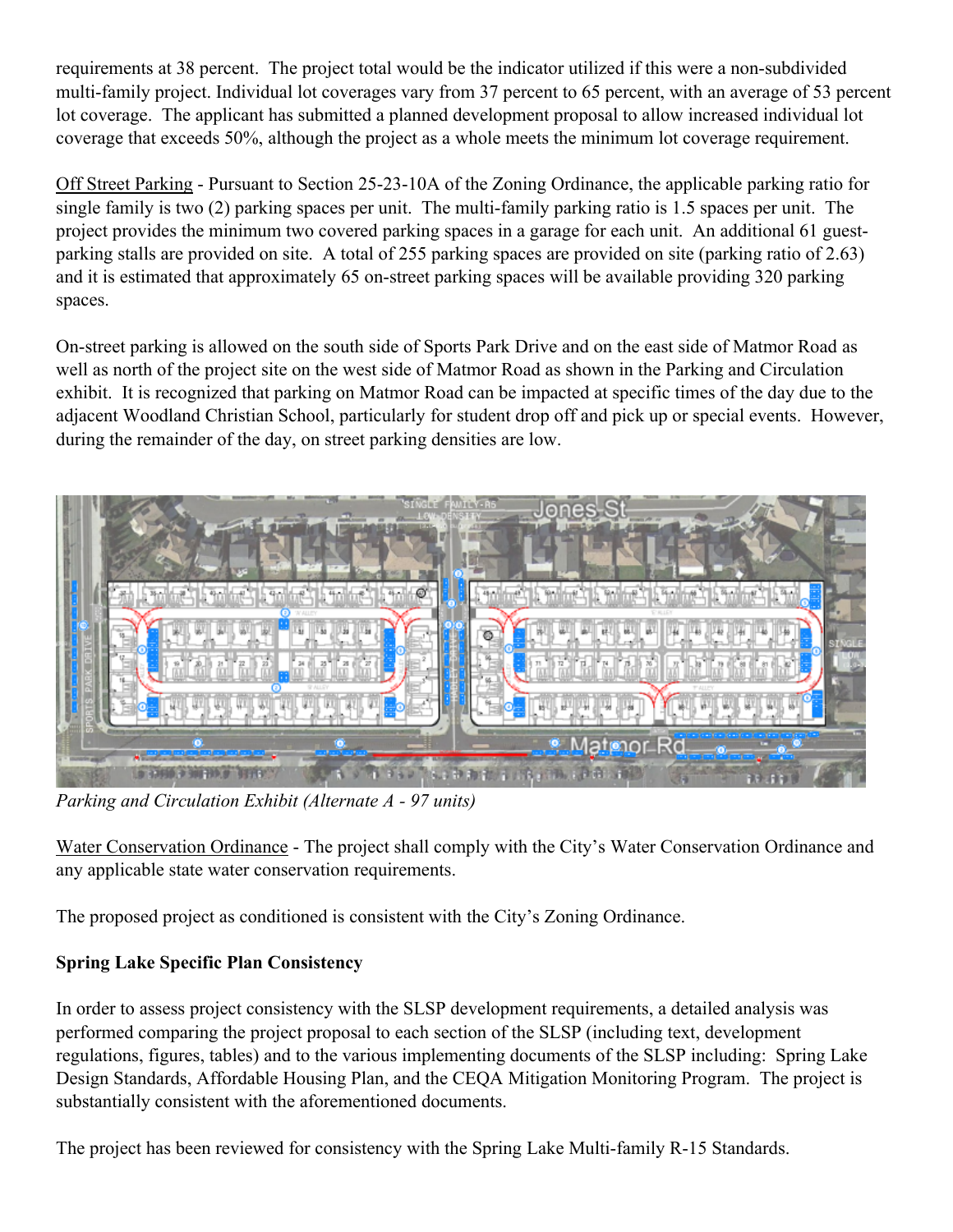Building Orientation – Development Standard 3.5 of the Spring Lake Specific Plan Design Standards requires street facing facades, setbacks, and street orientation for R-15 density units that emulates single-family housing. The project has been designed with unit fronts facing to Matmor Road and Sports Park Drive.

Pedestrian Circulation – the SL Design Standards require pedestrian access points that are separated from auto circulation routes. Standard 3.3 (d) states that "Pedestrian pathways shall include amenities such as trellises, trees, or other landscaping". The project provides a central north to south pedestrian paseo with perpendicular access provided midway through each parcel.

Open Space – Development Standard 3.7 states that private recreation amenities for tenants shall be provided in conjunction with open space. Because this project provides for individual lot ownership rather a tenant based rental project, private recreation space is provided for each lot in the form of a private space to the side or rear for each home. A common area pedestrian paseo is provided. A total 29 percent of the project site is in public open space and 10 percent is in private yard area.

Energy Efficiency - The proposed project will exceed the energy efficiency standards provided in the Spring Lake Development Standard 2.25 which requires five percent (5%) of all units to have roof photovoltaic energy systems or other alternative energy systems. However, the project shall be required to meet the 2019 Building, Residential, Building Energy Efficiency Standards, and California Green Building Codes which now requires that all home provide solar.

Fencing - All wood fence footings and foundations shall be constructed of galvanized steel, reinforced concrete, or masonry. The project application illustrates that at all times a minimum 6-foot fence will be provided on each side of project boundary.

*West Boundary* – There is minimal grading differential. The existing fence will remain.

*North Boundary*- There is a slight grading differential between the existing homes and new project. In order to ensure that all water drains off the site and does not impact the existing properties, the new site must be raised in order to direct water to the south and east. As a result, an approximately two (2) foot retaining wall with a 6 foot wood fence will be constructed along the north boundary. The existing fencing will be replaced. The Lshaped footing for the proposed retaining wall will be located entirely on the project side.

# Spring Lake Affordable Housing Plan

The two project sites were originally part of the larger Seivers/Prudler Vesting Tentative Subdivision map and Development Agreement. Based on the original affordability requirements, the project will be required to provide 20 affordable units. The applicant is proposing to pay fees in lieu of constructing the affordable housing resulting in an amount as provided in the Development Agreement on a per-lot basis of \$6,000, which results in an overall payment of \$582,000. This is consistent with per unit in-lieu fees charged on other singlefamily projects in Spring Lake. The applicant has agreed to pay the total amount in a lump sum payment up front rather than through incremental payments at the time of building permit issuance for each unit.

# **Planned Development Overlay and Conditional Use Permit**

The applicant is requesting a proposed Planned Development (PD) overlay. The purpose of a PD is to allow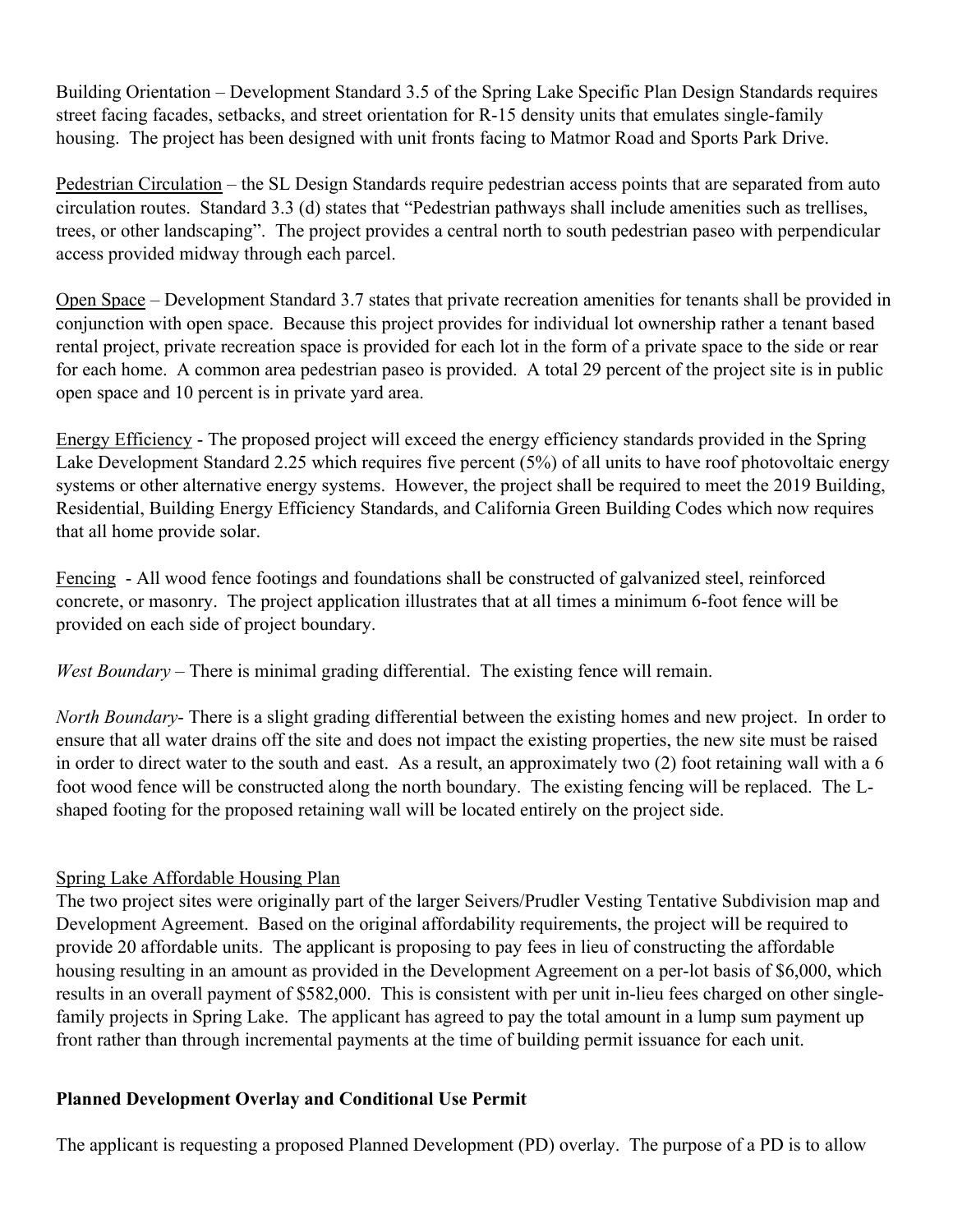flexibility in project design where appropriate. The proposal requests an exception from standard setbacks internal to the site. Setbacks along the project perimeter are consistent with Spring Lake standards

| Minimum Yard<br>Requirements | Proposed Project (PD)              | Spring Lake Standards (R-15) | Comment                             |
|------------------------------|------------------------------------|------------------------------|-------------------------------------|
| Front Yard                   | 10' to Street Front                | 20' to Garage                | Spring Lake Setbacks are            |
|                              | 5' to Interior Alley               | 10' to Porch                 | maintained along Hunt, Marston,     |
|                              | 8' to Paseo                        | 10' to Living Area           | and Stewart Circle                  |
| Rear Yard                    | 10' Rear Perimeter                 | 10' to Living Area           | 10' minimum maintained adjacent     |
|                              | 5' to Interior Alley (garage door) |                              | to existing homes                   |
| Side Yard                    | 3.5' Interior                      | 5' Interior                  | 10' minimum maintained at corner    |
|                              | 10' Street Side                    | 10' Street Side              | lots                                |
| Lot Width                    | 39'                                | 35*                          | 39- 56.8' range;                    |
| Lot Size                     | 2,000 Square Feet                  | n/a                          | 2,012 -3,321 sq. ft.; 2,392 sq. ft. |
|                              |                                    |                              | average                             |
| Private Yard Area            | minimum width                      | n/a                          | 106 to 568 sq. ft.; 311 sq. ft.     |
|                              |                                    |                              | average                             |
| Project Landscape            | 29% public; 10% private yard area  | n/a                          | 39% open space                      |
| Coverage                     |                                    |                              |                                     |
| Individual lot               | $65\%$ max                         | 50%                          | Individual lot coverage varies from |
| Coverage                     |                                    |                              | 37% to 65%; 53% average             |
| Project Coverage             | 38%                                | 50%                          |                                     |

Interior side-by-side homes will provide a minimum 3.5-foot side yard. A reciprocal use easement will allow one home the right to access a portion of the adjacent side yard providing a minimum 7-foot side yard space for each lot. Homes along the western boundary will not utilize the reciprocal easement as they have a 10-foot rear space for private use. Both conditions are illustrated in the exhibits below:



*Project Interior setbacks and West boundary condition*

Allowing reasonable modifications that will facilitate infill small lot product will meet the intent of the Spring Lake Plan to provide a variety of housing types within Spring Lake. This product type may be desirable to those in varying stages of their lives who do not desire a large yard. In addition, this product type that can offer an attractive home at potentially moderate price range.

The project as conditioned is consistent with the Spring Lake Specific Plan.

# **Subdivision Ordinance Consistency**

Lot Development –The subject property is comprised of two (2) parcels totaling 7.3 acres. The proposed 97 R-15 lots range in size from 2,012 to 3,321 square feet. A minimum lot width of 35-feet is required for R-15 development. Overall, project lot widths range from 39 to 56.8 feet. Lot widths along Matmor Road vary from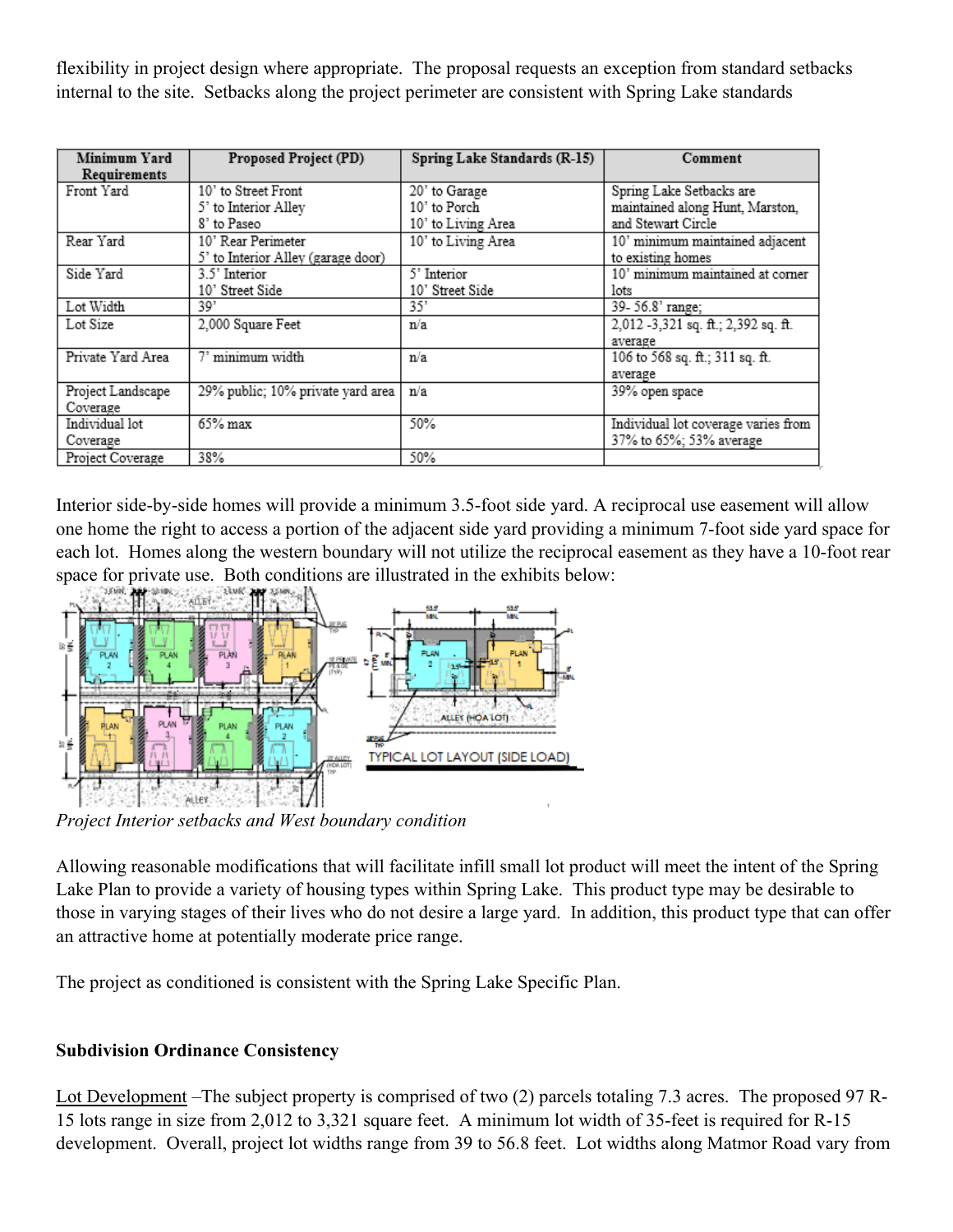39' to 56 feet and from 40 to 55.2 feet along Sports Park Drive. Lot widths along the west project boundary are wider, between 55.5 and 56.8 feet, and generally consistent with lot widths of existing homes to the west. The Plan does not have a minimum lot depth or lot size requirement.

Bicycle / Pedestrian Access – Development Regulation 2.24 requires access connections for bicycles and pedestrians to open space, parks, and subdivision trails. Entry drives on Matmor Road and Sports Park Drive lead to the immediately adjacent greenbelt on Sports Park Drive south of the subdivision. A bike path is located on the east side of Matmor Road. A future bike and pedestrian overpass will have a landing located in the immediately southeast of the project site and will provide connection and access over SR 113 to the rest of Spring Lake.

The project provides a central paseo with fronting lots. The central paseo area and path is 10-feet in width and each home has an additional setback from the paseo on each side allowing for a 19-foot open area between home fronts. There may be a few instances where the paseo narrows to 16 feet.

Alley Access Garages – Development Regulation 2.2.3 requires a minimum of 24 feet of back up space. The project drive aisle is 20 feet wide, and each unit is setback a minimum of 5-feet from the alley providing adequate back up space. Backup space for the guest parking spaces is provided at 20-feet. Section 17.116.080 (B) of the Zoning Code allows consideration for modified parking and maneuvering area dimensions subject to review of the Zoning Administrator and Traffic Engineer.

Traffic Calming –As part of the public outreach, the City and applicant received concerns regarding traffic speeds and impact on area streets. To address that concern, the project will be required to provide traffic calming on nearby streets. The City has required a total of five speed humps on the Washington/Tyler and Reno/Cox/Jones/Hadley corridors and a traffic circle at the intersection of Marston Road and Tyler Drive.

Grading/Arborist Report/Tree Impact Assessment – An arborist report, was prepared by Sierra Nevada Arborists on March 10, 2019 for the purpose of evaluating potential impacts from proposed project grading and retaining wall construction on existing off-site trees. Proposed pad grades are approximately 2 feet higher than the existing back yard grades of Tyler Drive residences. A retaining wall is required to retain the fill soil adjacent to the north property boundary. The arborist has evaluated the condition of the trees and recommended utilizing non-invasive grading techniques to the extent possible and installation of "rootfriendly" footings. The existing trees include a Mulberry, Cypress, and Raywood Ash tree. The Mulberry tree has been extensively pruned. The applicant shall work with the adjacent property owners during construction. A condition on the project requires that the arborist is to observe grading activities to ensure minimal impact to trees/root systems. The applicant shall work adjacent properties to the north regarding the possibility of replacing their fence. Cross section 4 on the grading plans shows the retaining wall and footing entirely on the project side should the adjacent property owners not allow access.

### Infrastructure

Curb, gutter, sidewalk, and streetlights are existing and were installed at the time the Huntington Square subdivision to the west was built. The approved SLSP Infrastructure Study Report satisfies the SLSP requirements for Water, Drainage, and Sewer Infrastructure Plans.

### *Project Access:*

The project has access on to Matmor Road, Sports Park Drive and Hadley Drive. There is one access directly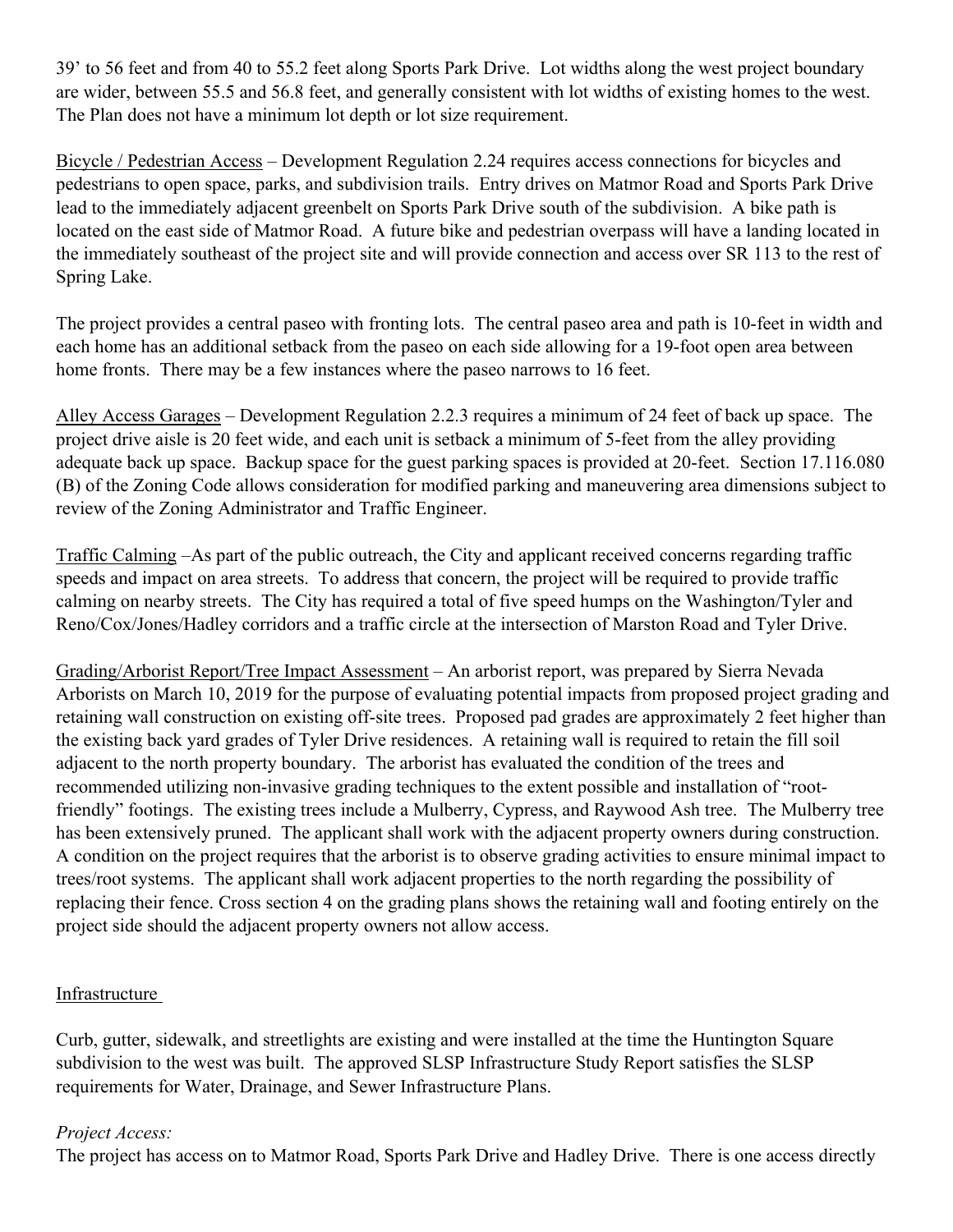to Matmor Road, for the north parcel. There is one access point to Sports Park Drive at the west end of the southerly parcel. Each parcel has an access entry to Hadley Drive. Each entry is consistent with the City's Residential Driveway Detail at 24 feet wide. All drive entries include an enhanced pavement treatment to designate entry into the project.

Each unit in the subdivision will have a two-car garage accessed from the private internal driveways. Public engagement to all surrounding roadways will be provided with front-on units to Sports Park Drive, Matmor Road, and Hadley Drive. Each street front unit will have direct pedestrian access to either the existing separated sidewalks, or internal paseos. The units along the western boundary will be able to access public walkways through paseos and/or alley access.

### *Water:*

Water is available to the site through existing 12" mains bordering the project on the south (Sports Park Drive) and east (Matmor Road). Water mains, water laterals, and water meters installed by the project will be publicly owned and maintained up to and including the meter. All publicly owned and maintained water facilities will be within a public utility easement. Water laterals beyond the meter are considered private. Private water facilities will be constructed in accordance with City Standards.

### *Sanitary Sewer:*

Sanitary sewer connection is available to the site through existing 8" sewer stubs, installed by previous phases of development. Sewer facilities throughout the project will be publicly owned and maintained up to and including the service cleanouts. All publicly owned and maintained sewer facilities will be within a public utility easement.

### *Storm Drainage/ Underground Ditch from Matmor Road to SR 113*

Storm drainage collection infrastructure is available to the site through existing reinforced concrete mains in Matmor Road, Hadley Drive, and Sports Park Drive. The applicant is proposing on-site conveyance through a system of concrete valley gutters and drainage inlets centered on the alley roads. Other storm drain improvements associated with this project include the conversion of the ditch east of Sports Park Drive and located between Matmor Road and Highway 113 to a piped system.

### *Storm Water Quality:*

The MS-4 Water Treatment Quality requirements for the development of the site are addressed through the treatment provided by the existing Spring Lake storm drainage system. The MS-4 hydromodification requirements for the development has been met by an area level analysis by the use of a regional retention basin, specifically the southeast area of the City which drains into the East Regional Pond (ERP).

#### Homeowners Association

The project development will include initiation of a Homeowners Association (HOA). The HOA shall be responsible for the maintenance of the privately owned streets, streetlights, and storm drainage. In addition, conditions restrict the use of the two-car garage space for any use other than parking and do not allow recreational vehicle parking. Parking will not be allowed on private alleys.

The project as conditioned is consistent with the City's Subdivision Ordinance.

### **Spring Lake Specific Plan Design Standards for Architectural Review**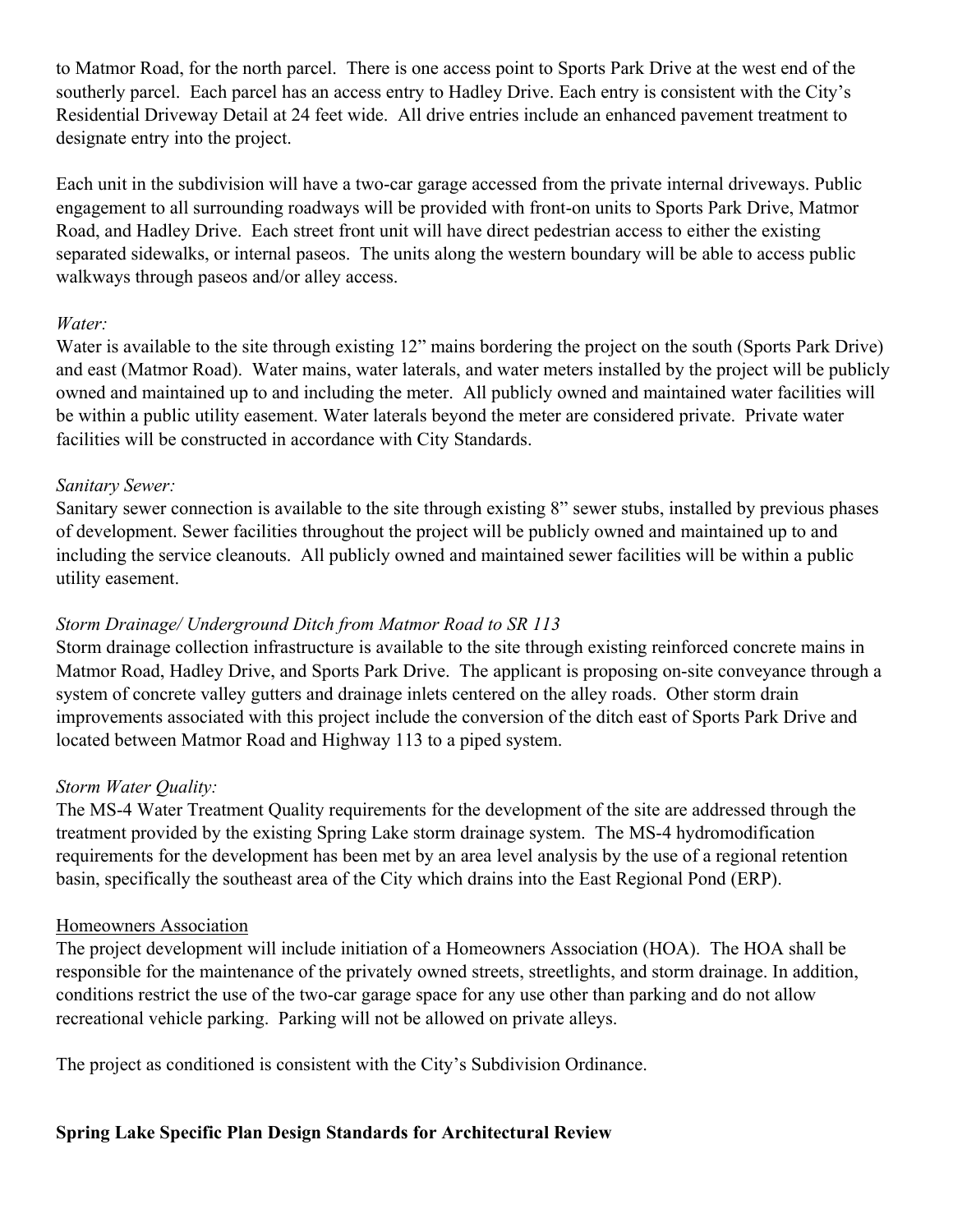The SLSP Design Standards adopted on May 20, 2003, identify minimum design requirements for development within the Spring Lake area including architectural requirements for the homes and landscaping requirements for public improvements. The project as proposed meets the requirements of the Design Standards.

### Architecture/Elevations

As a multi-family project, the Spring Lake Design Standard do not specifically require a set number of floor plans and elevations. To achieve architectural diversity the Parkside 3 project proposes four floor plans each with three elevation styles for a total of twelve (12) elevations. Approximately 40 percent of the units are street facing frontages and as a result the project is able to achieve significant visual variation from public ways. Further, each plan has a re-configured side-load garage design that is utilized along the west end of the site. A detailed pre-plot exhibit is included along with details concerning materials and colors for each lot. Landscaping and fencing is included in the Design Package.

The proposed living area of each floor plan varies in square footage from 1,438 square feet to 2,185 square feet. These homes offer 3 to 4-bedroom configurations. The smaller plan, a three bedroom and 3-bathroom unit, is located on 32 (1/3) of the lots. Each plan offers a two-car garage, a separated sidewalk to the front door and a covered entry. The applicant has pre-plotted each unit floor plan and elevation, as shown on the Site Development Plan, in order to ensure a balanced mix of units.

Each unit has a minimum 3.5-foot side-yard setback. Each unit's garage side is proposed as a passive side with the opposite side as the active side with access directly from the unit via a patio door. The passive side of each unit will serve as an extension of the adjacent unit. Each 7-foot wide private patio activity space serves as the private yard area for each home that will be screened by a 5-foot high wood fence.

A desired intent of the SLSP is to create variety and interest along a street. Toward this end, the applicant has worked to develop architectural styles that provide significant differentiation yet still appears as a cohesive project. The project includes designs for Manor, Cottage, and French Eclectic architectural styles. The units will utilize a smoother light sand stucco finish. Descriptions for each architectural style are provided in the design booklet.

Each floor plan has two entry locations, one in a more typical location off the front of the home and the other location as a 'side entry' leading to the private open space area. The entry door location varies based on how the home is situated. Homes may 'front' onto an internal paseo, an exterior street, or to an internal alley.

# Landscaping

The project proposes to landscape both public and private spaces. The public parkway strips will be landscaped as well as interior paseos and patios. Final choice of street trees will be coordinated with the City's public works division prior issuance of permits and will provide for a mix of species, consistent with city policies. Along both Sports Park Drive and Matmore Drive the City will maintain the parkway landscape strips. However, all area back of the sidewalk will be maintained by the HOA.

### **Conclusion:**

Staff recommends that the City Council:

- 1. Receive the staff report;
- 2. Conduct a public hearing;
- a) adopt Resolution No. approving the CEQA Addendum;